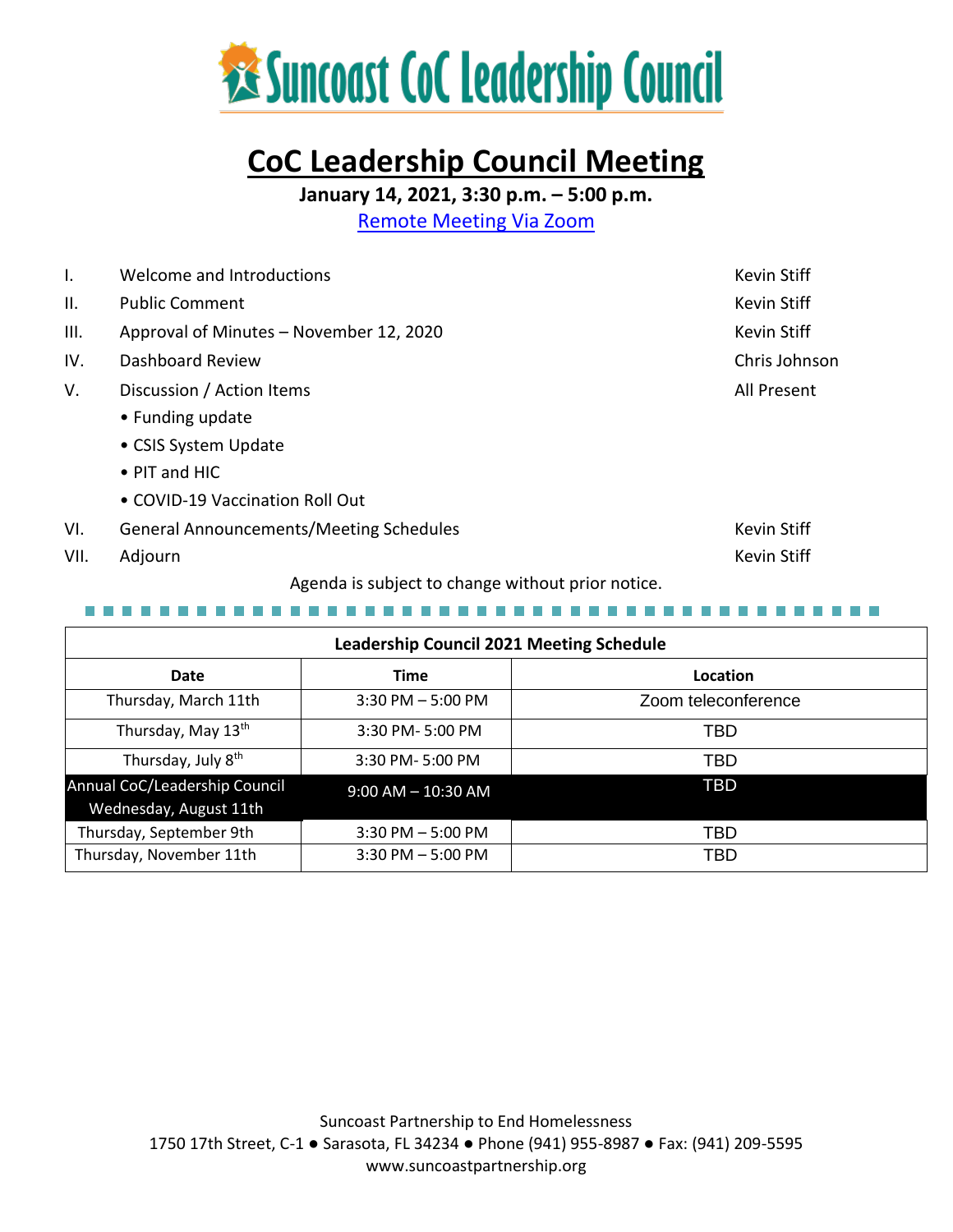

# **CoC Leadership Council Meeting**

**January 14, 2021, 3:30 p.m. – 5:00 p.m.**

#### **Location: Meeting conducted via Zoom**

| <b>Name</b>             | <b>Affiliation</b>                              |  |  |
|-------------------------|-------------------------------------------------|--|--|
| Bellamy, Reggie         | <b>Manatee County Government</b>                |  |  |
| Cliatt, Tarnisha        | Manasota Black Chamber of Commerce              |  |  |
| Diegert-McClean, Ginger | Lived Homeless Experience                       |  |  |
| Eller, Scott            | Community Assisted Supportive Living (C.A.S.L.) |  |  |
| Fiory, Myra             | <b>Central Behavioral Health Network</b>        |  |  |
| Hays, Jessica           | S.P.A.R.C.C. Family Services                    |  |  |
| Johnson, Chris          | Suncoast Partnership to End Homelessness        |  |  |
| Minor, Erin             | Harvest House                                   |  |  |
| Richardson, Lue         | Veteran's Affairs                               |  |  |
| Rodriguez-Gnos, Maria   | <b>Turning Points</b>                           |  |  |
| Roseboro, Jane          | Centerstone                                     |  |  |
| Sakes, Dawn             | More Too Life                                   |  |  |
| Sprinkle, Ray           | Sarasota County Schools                         |  |  |
| Stiff, Kevin            | Sarasota Law Enforcement                        |  |  |
| Thaxton, Jon            | <b>Gulf Coast Community Foundation</b>          |  |  |
|                         |                                                 |  |  |

## **I. Welcome and Introductions**

A quorum was met at 3:33 p.m.

## **II. Public Comment**

There was no public comment.

## **III. Approval of Minutes**

The November 14, 2020 minutes were sent to electronically prior to this meeting. Scott Eller made a motion to approve, with Tarnisha Cliatt providing a second. Kevin Stiff requested the Leadership Council Seat Additions be added to the March 11, 2021 agenda. There was no additional discussion, and the minutes were approved unanimously.

# **IV. Dashboard Review**

Chris Johnson presented the Community Dashboard to the Leadership Council and the results of the  $1<sup>st</sup>$  Quarter of FY21. Chris explained there are likely less people coming into the system due to the funds provided through homeless prevention efforts throughout the CoC.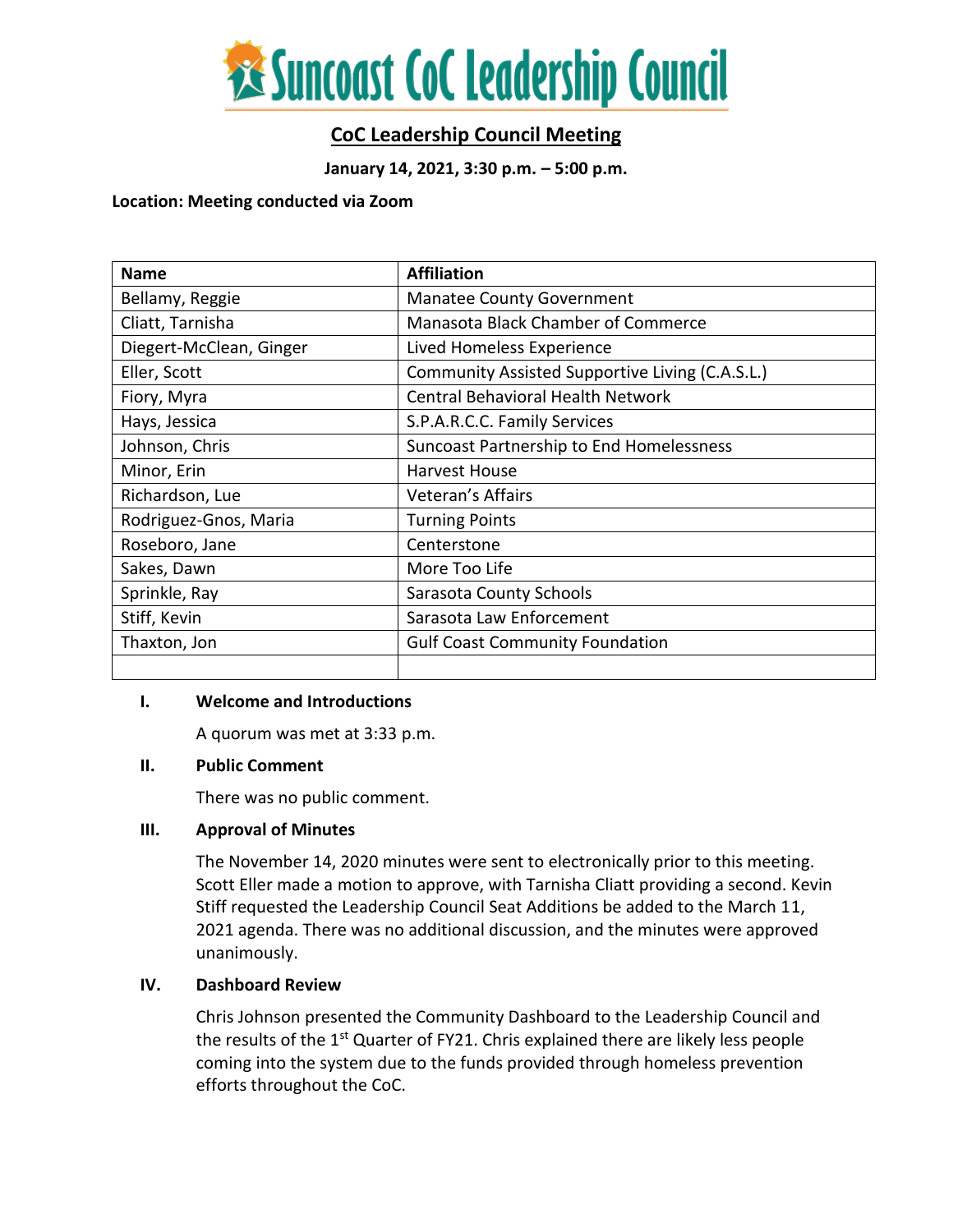

Chris asked for any questions related to the dashboard; wit:h none provided, Chris encouraged the council members to view the dashboard at <https://www.suncoastpartnership.org/copy-of-community-factsheet>

# **V. Discussion Action Items**

# **Funding Update**

Chris Johnson informed council members on various funding sources. The amount of ESG-CV2 funds have not been announced yet, and previously the council requested additional time to discuss the potential for a Request for Proposals (RFP) process for these additional funds. A subcommittee met after this request and recommended Suncoast Partnership move forward with the RFP process. Additionally, it was approved at this subcommittee meeting Suncoast Partnership submit two street outreach workers to work off the Community By-Name List (BNL) to efficiently connect clients to housing referrals. Chris requested approval from the Leadership Council on this subcommittee's decision.

Jon Thaxton provided a motion to move forward with the RFP process and include the two street outreach positions in the submission of the ESG CV2 funding application; Scott Eller provided a second on this motion. The motion was opened to discussion to which Dawn Sakes asked whether the youth population would be included in the street outreach position. Chris clarified these outreach workers would work explicitly off clients on the Community BNL to create connections, and this could include any demographic on our list.

Erin Minor asked for clarification on the position. Chris stated this position is not going to be providing long-term case management, but a connection to the longterm case management and housing intervention through street outreach.

The motion to move forward with the RFP process and include the two street outreach positions at Suncoast Partnership in the submission of the ESG CV2 funding application was approved unanimously.

Chris informed the Council the CoC Notice of Funding Availability (NOFA) process will not be a competitive process, but all current projects funding through the CoC Program Funding will be renewed.

Chris asked if a representative from Sarasota County and Manatee County could speak to the additional funding coming down from the Treasury Department to the Counties directly. There were no comments provided. Chris stated Manatee County will be receiving \$12 million for rent and utilities and Sarasota County will be receiving \$13 million from the Treasury Department. These funds will be able to pay for up to 12 months of rental arrears for citizens at 80% AMI or below.

# **CSIS System Update**

Brandon Bellows informed the Leadership Council on the process of identifying a new CSIS Software Vendors. Demonstrations were sent out to CSIS Committee and questions, comments, and concerns about the software vendors were requested.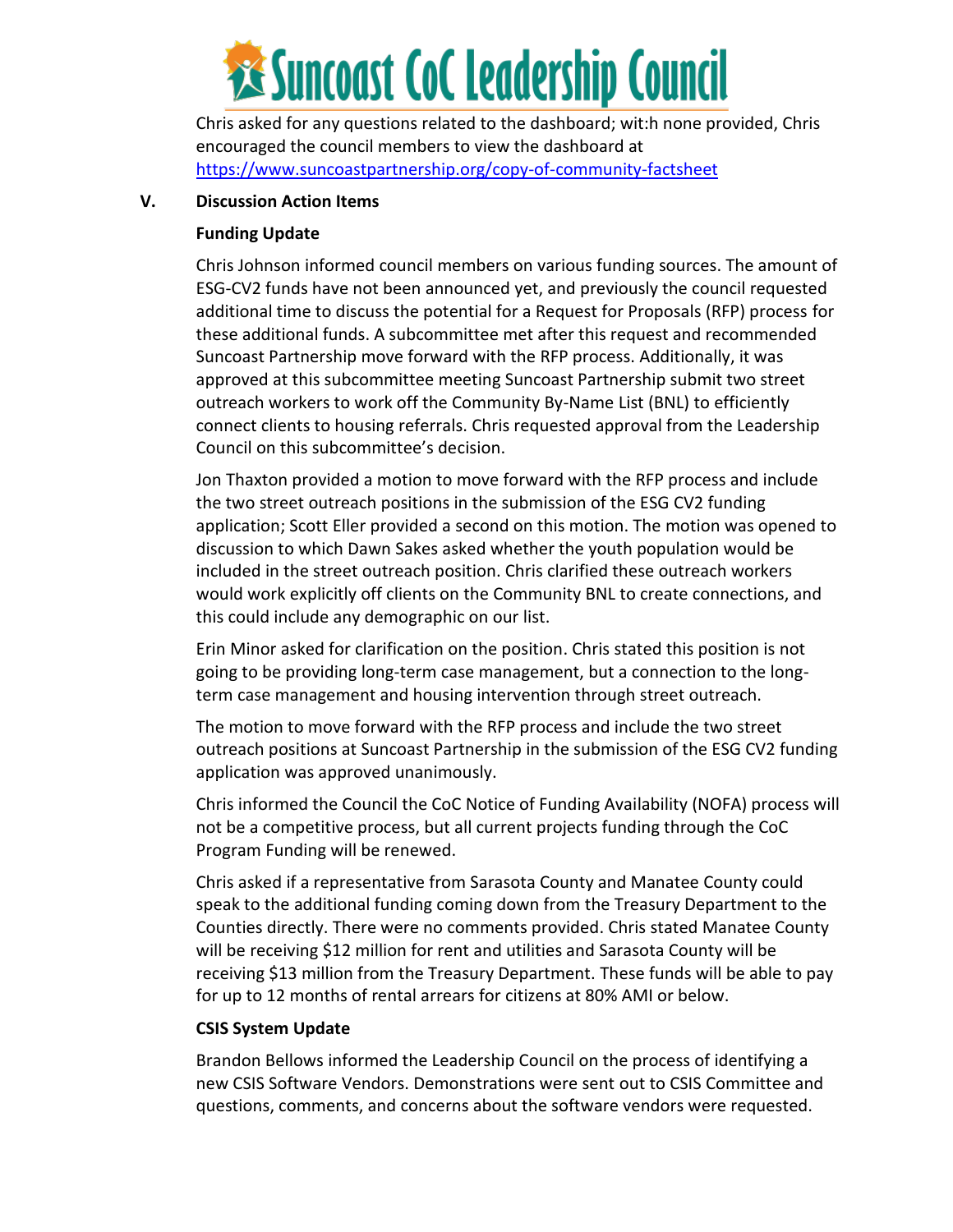

Feedback on the vendors was specific to usability, reporting capabilities, and different tools to help with data quality. Brandon is setting up live demonstrations with the software vendors so users can see and review the vendors live. Brandon stated the decision on moving forward with a new software vendor should happen shortly. Kevin Stiff asked what timeframe he is looking at, to which Brandon responded a decision should be made in the next month or two.

Dawn Sakes asked if al the data points are built into the software system currently, to which Brandon stated we would only move to a system that already has the data points included in the software. Dawn asked what the HUD Data Standards are for youth, to which Brandon stated it would depend on the funding source as Runaway Homeless Youth asks very specific questions. Dawn asked if there was a way to capture data on youth accessing CSIS, to which Brandon stated we can look at different reporting on the data we have.

Erin Minor thanked Brandon for his efforts stating she is on board with the transition to a new software provider.

Chris Johnson stated the change in CSIS will increase the cost, any provider we switch to will double the cost at minimum to what we are spending with the current provider. Chris recommended the council meet again to discuss how we as a CoC can afford to make this change. Kevin stiff asked how much the current provider is, to which Chris stated the annual cost is around \$64,500. Brandon Bellows added the negotiation process is witling down the costs and with the Pasco County merge, they will incur costs as well.

Scott Eller added although there is a higher cost to the software, it is anticipated better data will be an outcome, to which Brandon agreed. Scott stated there will be a likely net gain with staff efficiency and data accuracy by switching to a new software vendor. Tara Booker agreed with Scott stating the amount of time Suncoast Partnership staff spends on the current system will be diminished by using another vendor, freeing this staff up for other necessary activities.

Tarnisha Cliatt asked whether the package fee includes maintenance of the system, to which Brandon stated the vendor would be responsible for covering the maintenance of the system, updating the system, and implementing changes to the system.

## **PIT and HIC**

Brandon explained to the council there will not be an unsheltered PIT Count for our CoC due to the safety concerns related to COVID-19. Suncoast Partnership will be conducting a sheltered PIT Count for the Emergency Shelters, Transitional Housing, Rapid Rehousing, Permanent Supportive Housing beds via CSIS.

Kevin asked if this would result in a quicker outcome of the PIT, to which Brandon said possibly depending on the accuracy of the data in the system.

## **COVID-19 Vaccination Roll Out**